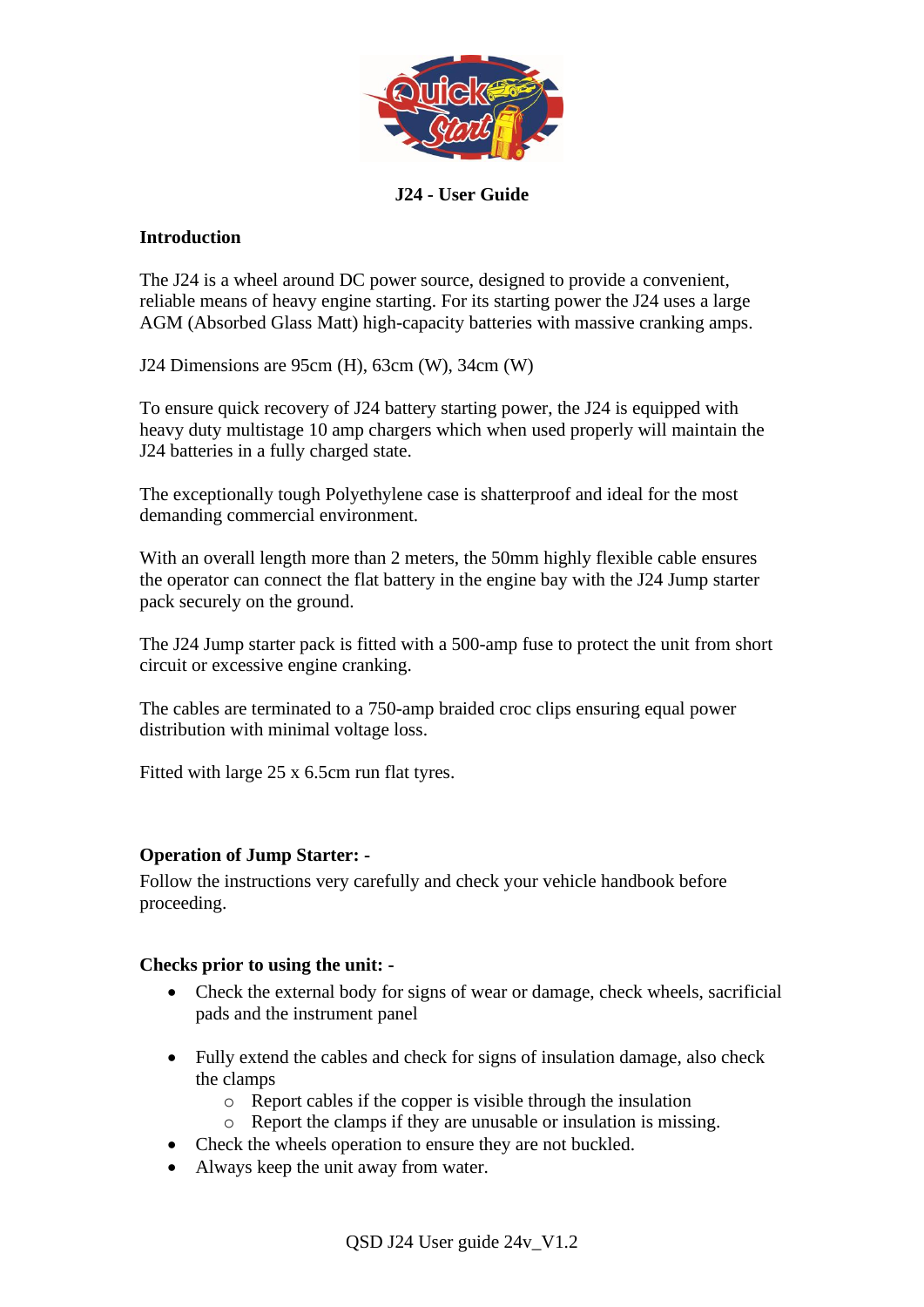

## **Before jump starting**

- Before you jump start your vehicle, consult the manufacturer's handbook, as each vehicle may have its own unique procedure.
- If your battery is damaged, leaking or corroded **do NOT** attempt to jump start.
- Keep metal objects away from the battery. If they cause a spark it could be dangerous.
- Remove loose clothing in case it gets caught in moving parts.
- Avoid naked flames and never smoke under or near the bonnet of any car.
- Make sure headlights and other electronics are off.
- Remove the key from the ignition.

### **Starting instructions: -**

- 1. Stay clear of engine fan blades, pulleys and belts when you are making jumper cable connections.
- 2. Position jumper cables to reduce risk of damage by moving engine parts when engine is started.
- 3. Carefully check the polarity of the vehicle's battery posts. The positive post (Pos, P, +) is normally larger in diameter than the negative post. (Top post type batteries).
- 4. Determine which battery post is grounded (Connected to the vehicle chassis. Most vehicles have their negative post grounded to the vehicle chassis.
	- a. For negative grounded vehicles
		- (Almost all vehicles are Negative earth)
		- Connect the positive (Red) jumper clip to the vehicle battery positive post, ungrounded post.

Connect the negative (black) jumper clip to the vehicle engine, away from battery. Do not connect clip to carburettor, fuel lines or sheetmetal body parts.

- b. For positive grounded vehicles Connect the negative (black) jumper clip to the negative, ungrounded post of the battery. Connect the positive (red) jumper clip to the
- vehicle's engine, away from the vehicle battery. Do not connect clip to carburettor, fuel lines or sheet-metal body parts.
- 5. After jumper clip connections have been made on dead battery, start the vehicle with dead battery.
- 6. After starting the vehicle, first disconnect the jumper cable connected to the vehicle engine, the cable connected away from the battery. Next disconnect the clip connected to the battery.

(Note) Leaving the J24 jumper connected to the dead battery will discharge the J24 jumper battery and reduce the number of starts you will get with your unit.